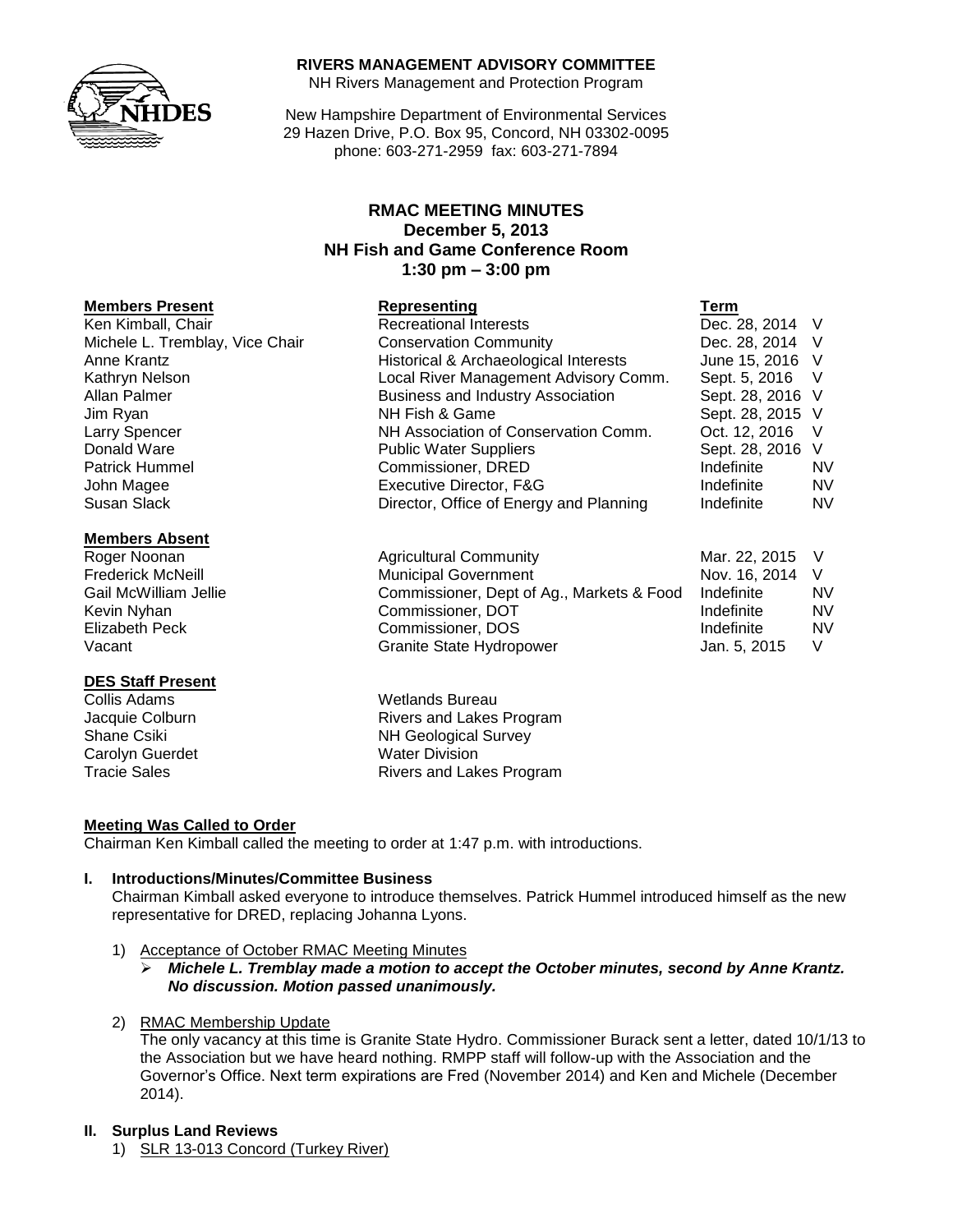Tracie Sales explained that CORD has recommended expanding a utility easement along Clinton St. and next to the Turkey River for the purpose of a utility line realignment. The realignment will move the poles out of the wetland associated with the Turkey River floodplain. The work will be done in the winter on frozen ground. The actual SLR is for a small piece of DHHS property, though most of the project is occurring on DRED land. While this SLR would normally be a categorical exclusion due to the *de minimis* nature of the easement increase, the project was presented to the full committee for a vote due to the errors in the application which created confusion as well as for the fact that the project as a whole is occurring on state property in the riparian corridor. The Upper Merrimack LAC also reviewed the project and had concerns. A letter from the Upper Merrimack River LAC is on the blog.

 *Michele L. Tremblay made a motion to alert CORD that some of the information submitted to CORD concerning SLR 13-013 was not factually correct. In addition, where the proposed activities may impact the Turkey River, the RMAC recommends that best management practices be applied, and that the Upper Merrimack River Local Advisory Committee's letter to the RMAC, dated December 1, 2013, be appended to the response to CORD. Second by Larry Spencer. Discussion was held. Motion passed unanimously.*

Susan Slack noted the utility easements have been coming to CORD at the last minute and may not contain all of the necessary information. It has been proposed that the SLR statute (RSA 4:40) be amended to exempt utility easements from coming to CORD.

## *Michele L.Tremblay motioned that the RMAC tell CORD that the RMAC feels that utility easements should not be exempted from the Surplus Land Review process. Second by Larry Spencer. Discussion was held. Motion passed unanimously.*

The response letter should include a note that the RMAC has a categorical exclusion process in place for projects with *de minimis* impact so as not to slow the approval process unnecessarily.

## 2) DOT SLR 6 Acres in Warner (Warner River)

Jacquie Colburn described an SLR request received from DOT (on 11/26) regarding the disposition of ~6 acres near the Warner River in Warner. An RMAC checklist has not yet been prepared. The property lies between Route 103 and Old Rte. 103, which abuts the Warner River. Ownership of the Class VI old road and the river bank is unknown. The property has been reviewed by NH Heritage Bureau and State Historic Preservation Office with no significant findings.

John Magee commented that the property and the river in that area are heavily used by kayakers. Chair Kimball suggested getting clarity on ownership of the road and river bank, then ask if disposal is in the best interests of the state if the parcel is heavily used. Vice Chair Tremblay agreed that the status of the road is key relative to public access and ownership.

 *Michele L. Tremblay moved that the RMAC respond to DOT requesting clarification on the ownership/status of the old road, whether it is Class VI, private or some other designation. The RMAC also needs to ascertain the ownership of the parcel of land directly adjacent to the Warner River. It is not clear to the RMAC whether the border of this parcel is to the Class VI road or the river. The RMAC will provide a recommendation on this disposal once those questions answered. Second by Ann Krantz. Motion passed unanimously.*

John Magee added that he knew about the abutting property owner, who operates a small hydro facility on the river.

# **III. Review of 2014 Rivers Related LSRs**

The Policy & Legislation Subcommittee includes Michele L. Tremblay, Fred McNeill, Allan Palmer, and Kathryn Nelson, and is seeking one more member. Vice Chair Tremblay noted that the committee had been watching LSR 2099 from Rep. Spang, but this LSR has now been withdrawn. Tremblay asked for new key words for searching bill titles and text, and "sustainability" and "infrastructure" were suggested.

## **IV. RSA 91-A Right-to-Know Law**

Jacquie summarized a few of the points made by Attorney Amy Manzelli during the October 19th LAC Workshop regarding RSA 91-A, NH's Right to Know Law, and shared the handout presented at the workshop. The handout summarizes what the LACs should be aware of, but much of this also applies to the RMAC. For